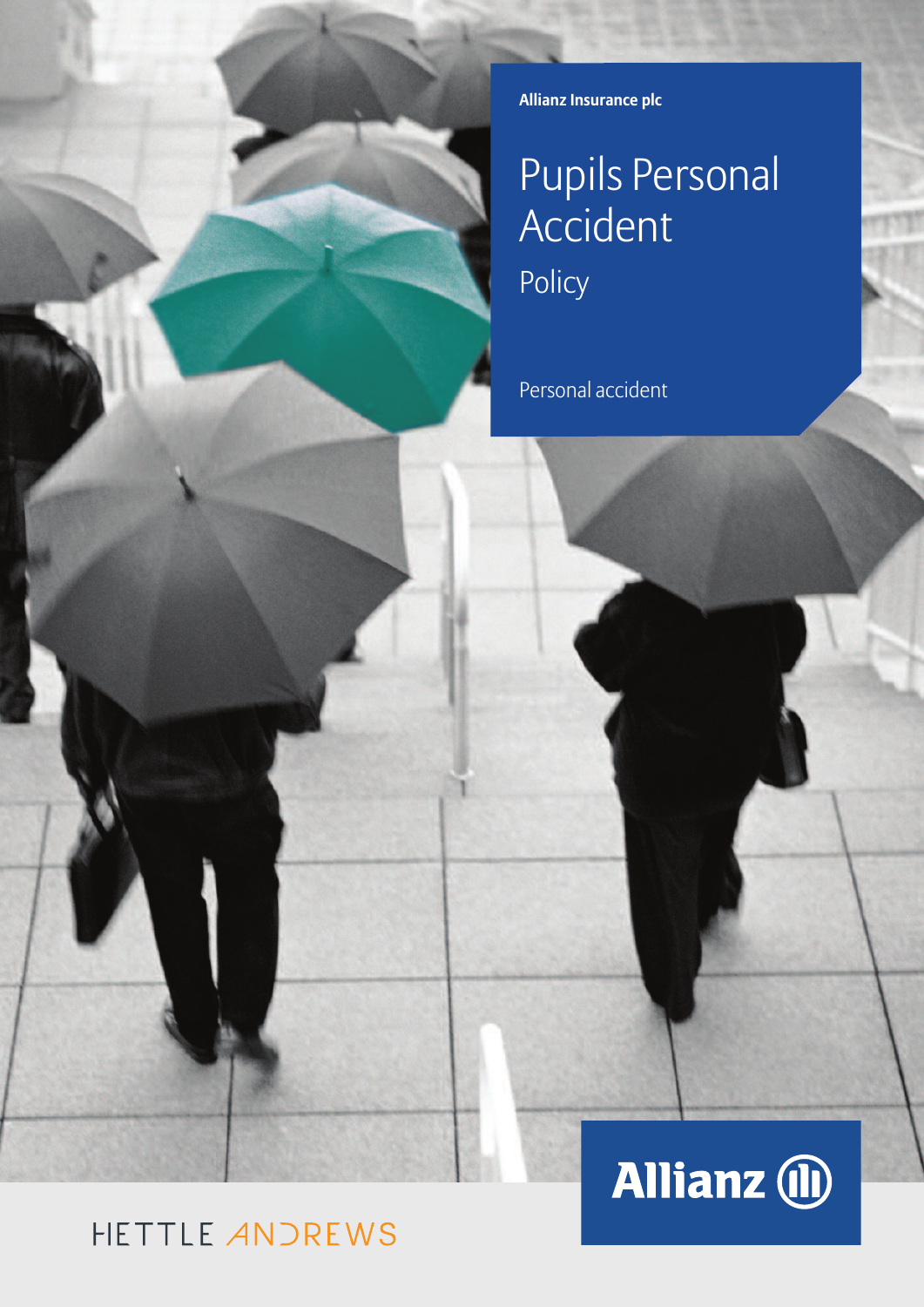### **Contents**

| Making a Claim                  | 2  |
|---------------------------------|----|
| <b>Policyholder Helplines</b>   | 3  |
| <b>Policy Definitions</b>       | 4  |
| <b>Operative Times of Cover</b> | 6  |
| <b>The Cover Provided</b>       |    |
| <b>Section 1</b>                |    |
| <b>Personal Accident</b>        | 7  |
| <b>Policy Conditions</b>        | 8  |
| <b>Policy Exclusions</b>        | 12 |
| <b>Complaints Procedure</b>     | 13 |
| <b>Data Protection</b>          | 14 |



### Insurers and service providers

Policyholder Helplines are administered by AWP Assistance (UK) Limited trading as Allianz Global Assistance on behalf of the Insurer.

All Sections of this policy are underwritten by Allianz Insurance plc.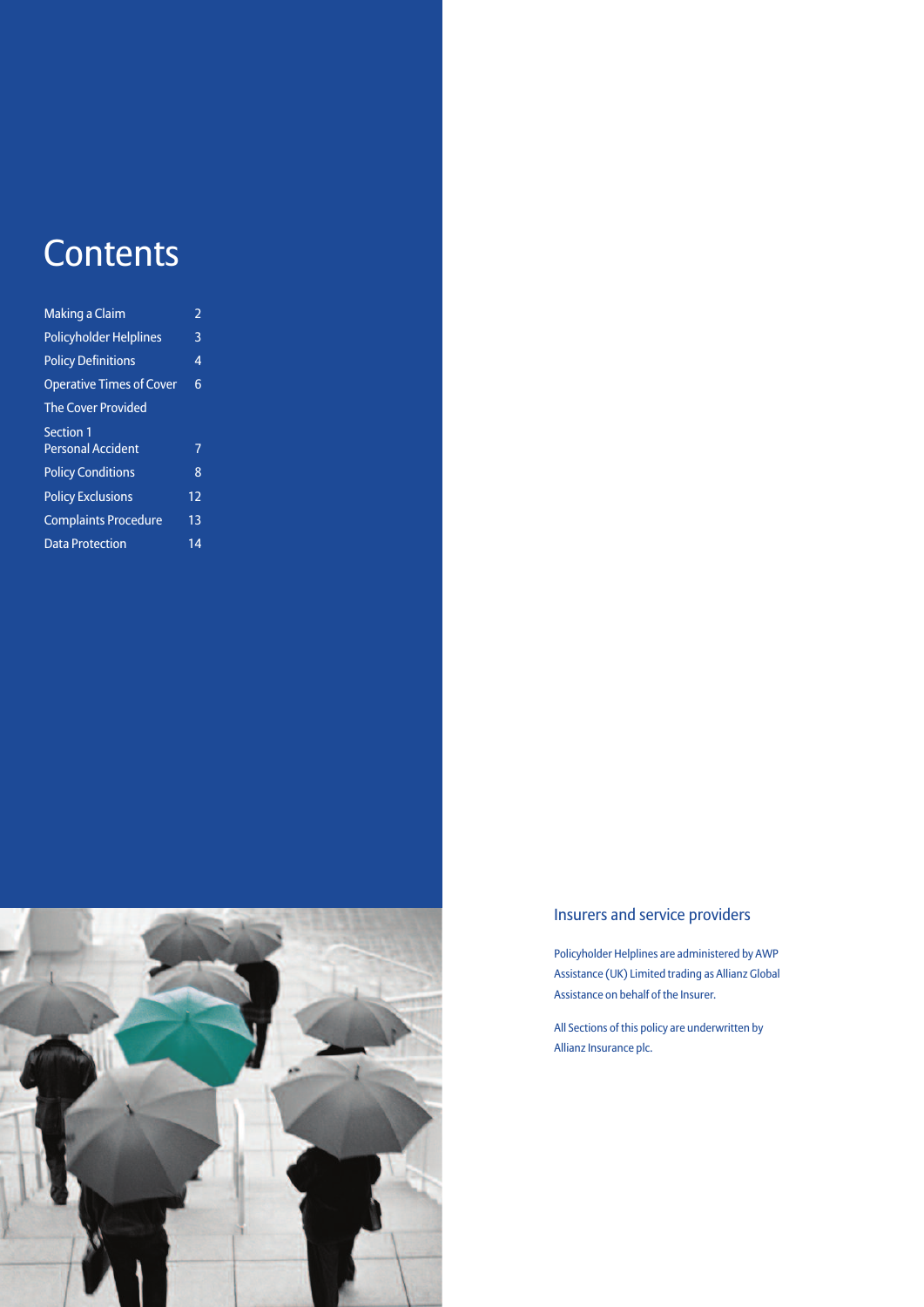### Introduction

### Thank you for choosing Allianz Insurance plc.

We are one of the largest general insurers in the UK and part of the Allianz Group, one of the world's foremost financial services providers.

With Allianz Insurance plc, you can be confident that you're insured by a company which is relentless in its commitment to protecting and serving you. You can trust us to insure your business, as we've been providing leading insurance solutions in the UK for over 100 years.

We work in partnership with your insurance adviser to ensure you receive the highest levels of product and service excellence. Our technical experts understand how best to protect you against the risks your business faces.

If you need to make a claim you will be in safe hands. Our professionally trained staff aim to treat you, as you would expect, both promptly and fairly. By listening to you, and understanding your needs we will provide you with the most appropriate solutions to get your business trading again as quickly as possible.

Your Policy of insurance is made up of several parts which must be read together as they form your contract. Please take time to read all parts of this Policy to make sure that they meet your needs and that you understand the terms, exclusions and conditions. If you wish to change anything or if there is anything you do not understand, please let your insurance adviser know.

The parts of the **Policy** which form your contract of insurance with Allianz Insurance plc are:

- this Introduction
- the proposal, presentation of the risk, or any other information supplied by you or on your behalf
- the Policy Definitions; the Policy Conditions and the Policy Exclusions, all of which apply to all Sections of the Policy
- the Sections of cover selected by you as shown on the Schedule
- the Exclusions and Conditions which apply to the Sections selected by you
- the Schedule, which includes all Clauses applied to the Policy while the Policy is in force.

Any word or expression in the Policy which has a specific meaning has the same meaning wherever it appears in bold in the Policy, unless stated otherwise.

In consideration of payment of the premium the Insurer will indemnify or otherwise compensate the Insured in accordance with the provisions of this Policy and subject to the terms, conditions, limits and exclusions of this Policy or any Section of this Policy in respect of any claim occurring in connection with the Business during the Period of Insurance or any subsequent period for which the Insurer agrees to accept a renewal premium.

Signed on behalf of Allianz Insurance plc.

auttean Dye

Jonathan Dye Chief Executive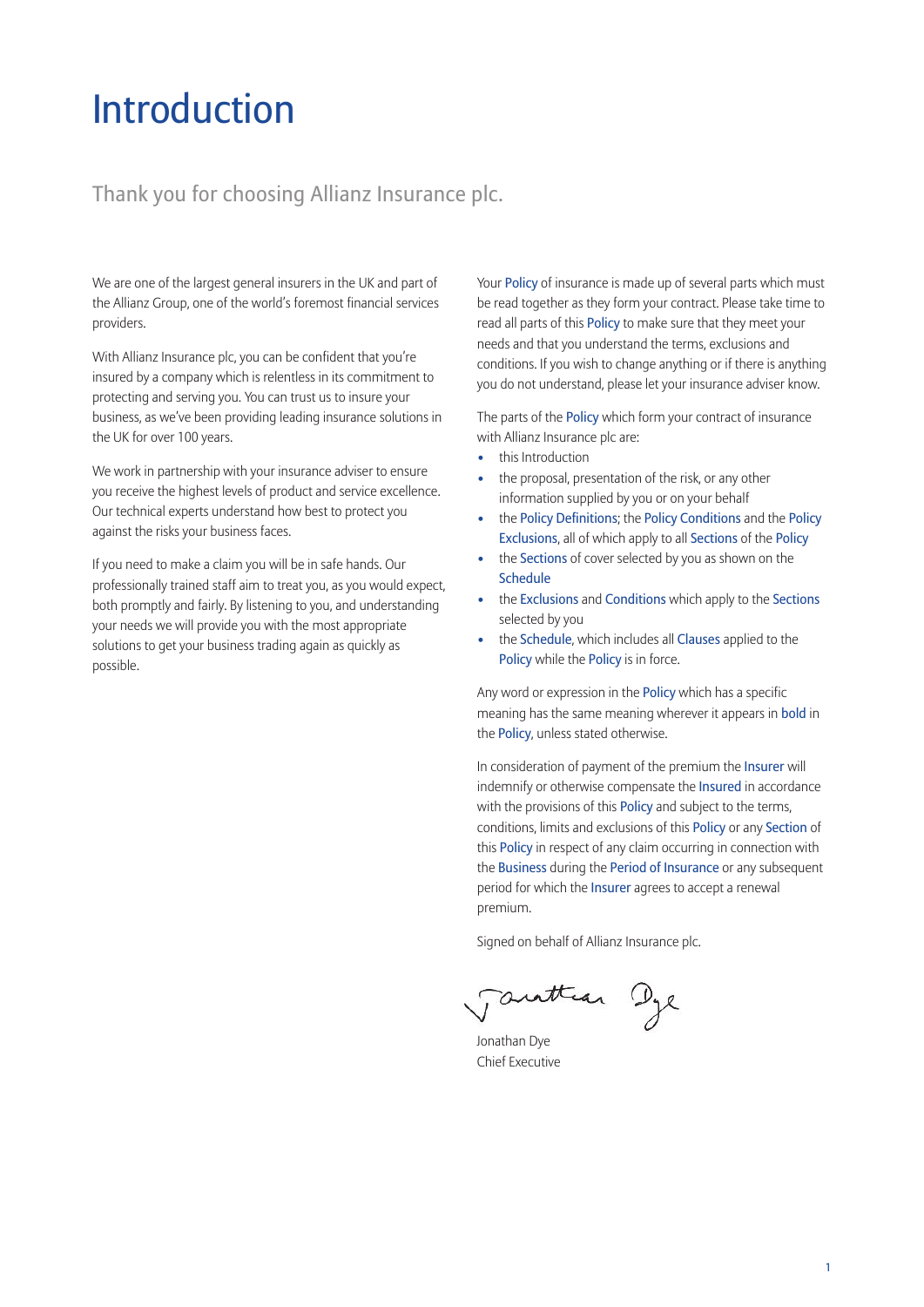# Making a Claim

Claims under this Policy should be referred to:

Claims Division Allianz Insurance plc PO Box 10509 51 Saffron Road Wigston LE18 9PF

Tel: 0344 893 9500 Fax: 01483 790726

Lines are open from Monday to Friday.

## Policyholder Helplines

These added value services are provided as automatic benefits under your Policy and are administered by AWP Assistance (UK) Limited trading as Allianz Global Assistance on behalf of the Insurer.

All services are accessed by the Insured or Insured Person contacting AWP Assistance (UK) Limited trading as Allianz Global Assistance on the telephone numbers provided alongside each service.

### Medical Advice Line Tel +44(0) 208 603 9517

The medical advice helpline can provide advice and information on a wide range of issues from:

- All medical and surgical conditions
- **Medications**
- Pre and post treatment advice
- The rights of patients and their families
- Hospital procedures
- Location of specialist practitioners, hospitals and consultants
- Do's and don'ts before and after treatment
- The right questions to ask the doctor/consultant/hospital in plain English
- Details of local and national help and support groups

If they don't have the answer, the medical team will source the required details and call back, e-mail or post these to the employee.

The Medical Advice Line provides comprehensive advice and information, however, it is not an emergency service and will not provide a diagnosis or prescribe treatments.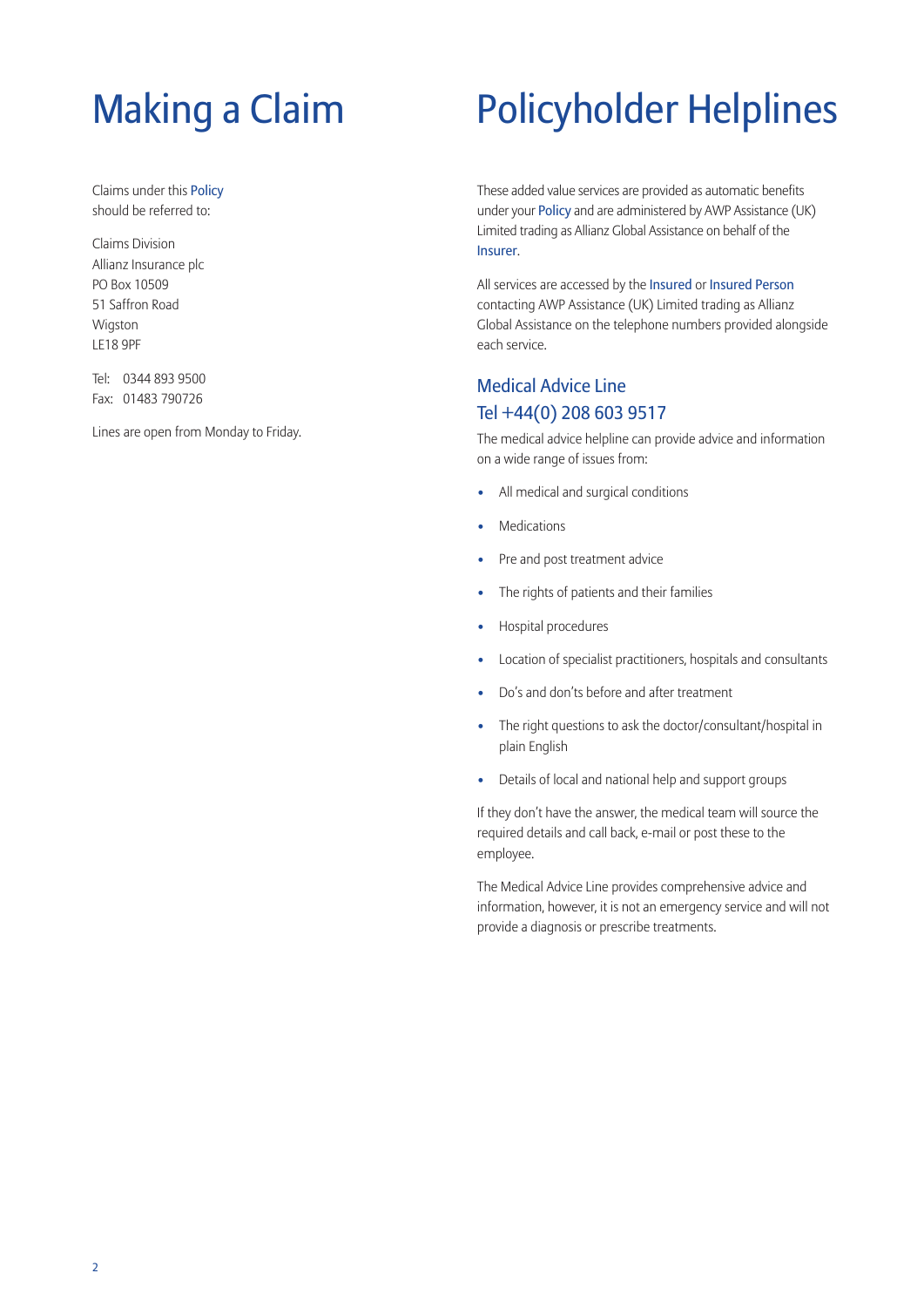### **Definitions**

### Accidental Bodily Injury

Bodily injury caused by:

- a. accidental violent external and visible means
- b. unavoidable Exposure to the Elements.

### Adjustment Information

Such additional information as the Insurer may require the Insured to provide in order to calculate the full premium due for the Period of Insurance as shown on the Schedule.

### Associated Illness

Sickness or disease (except any psychological condition or disorder) that results directly from the Insured Person sustaining Accidental Bodily Injury that would not otherwise have arisen and had not previously arisen.

### Benefit

The sum or sums of money that the Insurer has agreed to pay the Insured or, as applicable, the Insured Person as shown in the Schedule.

### Business of the Insured

The Business of the Insured as shown in the Schedule.

### Clause

Any addition, variation or alteration to the terms of this Policy.

### Contamination

Contamination or poisoning of people by nuclear and/or chemical and/or biological substances that cause illness and/or disablement and/or Death.

### Death

Death caused by Accidental Bodily Injury.

### Education

A programme of learning or caring provided by the Insured which may lead to qualification by examination or assessment which is either full time study or a mixture of study and work experience. Any Nursery or Pre-Preparatory School is included within this definition.

### Employee

Any employee of the Insured or any other person acting in the capacity of an employee whilst working for the Insured in connection with the Business of the Insured.

### Europe

The United Kingdom and Eire, the continent of Europe, islands in the Mediterranean, former member states of the Soviet Union west of the Ural Mountains and Turkey west of 30° East.

### Event Accumulation Limit

The Insurer's maximum liability in the aggregate under this and any other group personal accident and/or business travel and/or sickness policies issued or to be issued by the Insurer to the Insured for all Losses not involving air travel.

### Exposure to the Elements

Death or Accidental Bodily Injury as a direct result of unavoidable exposure to extreme heat or cold.

### Facial Disfigurement

Permanent scarring of the face effecting an area:

- a. one square centimetre or two centimetres in length
- b. greater than a. above for which the benefit payable will be assessed according to the area effected in relation to the benefit payable for a. above and the maximum benefit specified in the Table of Sums Insured for scarring covering the whole area.

### Insured

The Insured school named and shown in the Schedule.

### Insured Person

Those persons specified in the Schedule as being Insured Persons.

### Insurer

Allianz Insurance plc

### Journey

A journey up to 6 months duration undertaken by an Insured Person which is organised and authorised by the Insured's School.

### Loss/Losses

A loss or series of losses arising out of or consequent upon or contributed to directly or indirectly by one originating event.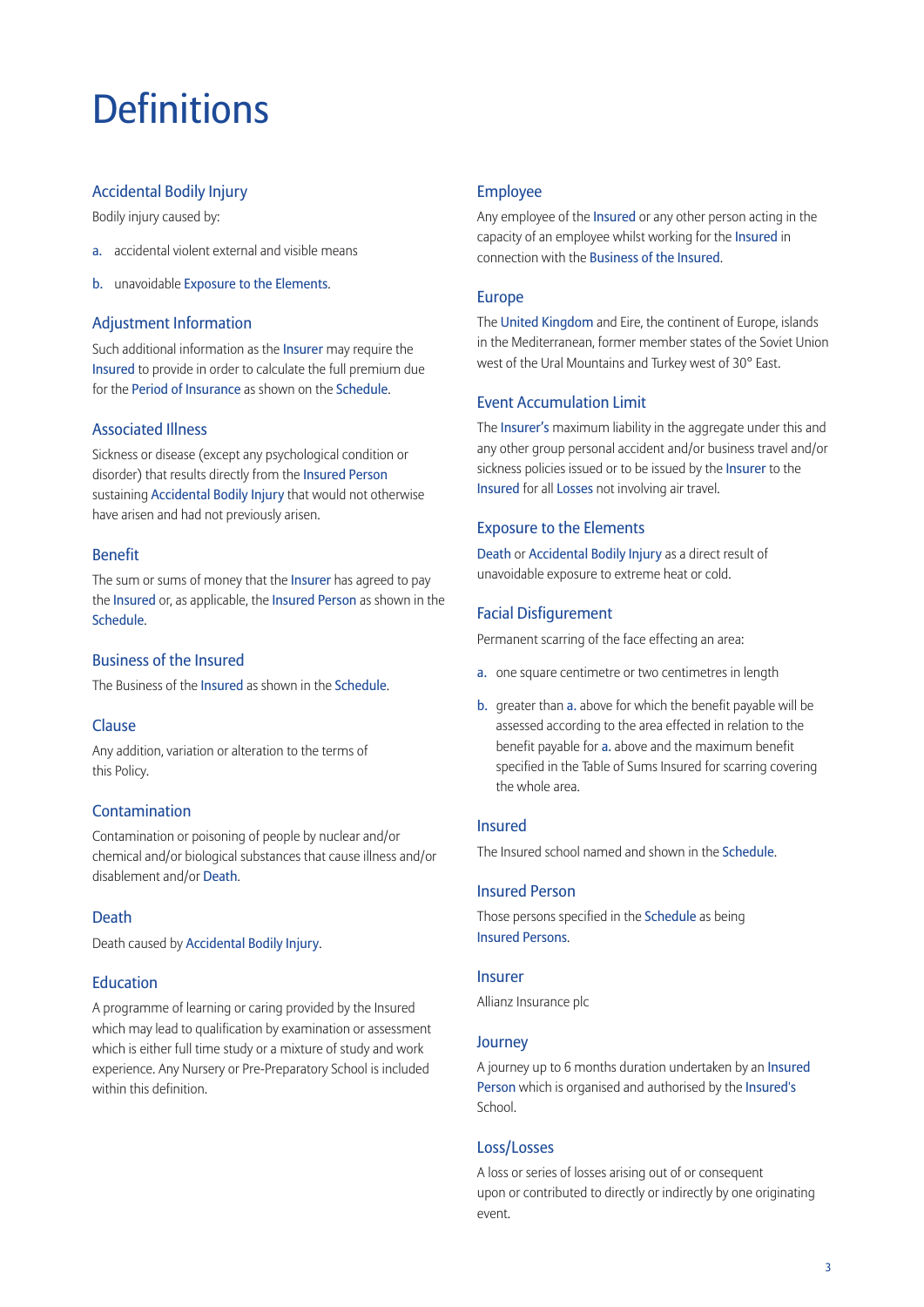### Maximum Benefit

The maximum amount of Benefit payable, as shown in the Table of Sums Insured in the Schedule.

### Operative Times of Cover

The time and circumstances when cover under this Policy is effective within the Period of Insurance shown in the Schedule by reference to the terms on page 5 of this Policy.

### Parent or Legal Guardian

A person with parental responsibility, or a legal guardian both being in accordance with the Children Act 1989 and any statutory amendment modification or re-enactment of it.

### Period of Insurance

The period of insurance shown in the Schedule being the period during which this Policy remains valid subject to the Operative Times of Cover. The Period of Insurance runs up to 11.59pm on the day immediately prior to the renewal date shown in the Schedule.

### Permanent Disability

Disability which has lasted for at least 12 months and from which an Insured Person will not recover for the remainder of his or her life.

### **Policy**

The contract of insurance formed of the documents described in the Introduction.

### Schedule

The part of this Policy that details information forming part of this contract of insurance and that shows the Sections of this Policy that are operative.

#### Spouse

The spouse, partner or civil partner of the Insured Person with whom the Insured Person has been cohabiting for at least 3 months as though they were their spouse, partner or civil partner.

### **Terrorism**

An act including but not limited to the use of force or violence and/or the threat thereof of any person or group(s) of persons whether acting alone or on behalf of or in connection with any organisation(s) or Government(s) committed for political, religious, ideological, ethnic or similar purposes or reasons including the intention to influence any Government and/or to put the public or any section of the public in fear.

### Total Loss of both eyes

Total and permanent loss of both eyes which will be considered as having occurred in both eyes if the Insured Person's name has been added to the Register of blind persons on the authority of a fully qualified ophthalmic specialist.

#### Total Loss of Hearing in both ears

Total and permanent loss of hearing in both ears which has lasted for three consecutive months of the Insured Person's lifetime and at the end of that period in the opinion of an independent qualified medical referee is beyond hope of improvement.

### Total Loss of Hearing in one ear

Total and permanent loss of hearing in one ear which has lasted for three consecutive months of the Insured Person's lifetime and at the end of that period in the opinion of an independent qualified medical referee is beyond hope of improvement.

### Total Loss of intellectual capacity

Total and permanent loss of ability to remember, reason, perceive, understand, express, and give effect to ideas.

#### Total Loss of one eye

Total and permanent loss of an eye which will be considered as having occurred in one eye if the degree of sight remaining after correction is 3/60 or less on the Snellen Scale.

#### Total Organic Paralysis

Total organic permanent loss of muscle function and sensation across the entire and complete body.

### Loss of Speech

Total and permanent loss of the ability to speak or communicate verbally

### Total Loss of Tooth

Total loss of a natural tooth excluding deciduous milk teeth

#### United Kingdom

England, Scotland, Wales, Northern Ireland, the Isle of Man and the Channel Islands.

#### **War**

Invasion, act of foreign enemy, hostilities (whether war be declared or not), civil war, rebellion, revolution, insurrection or military or usurped power.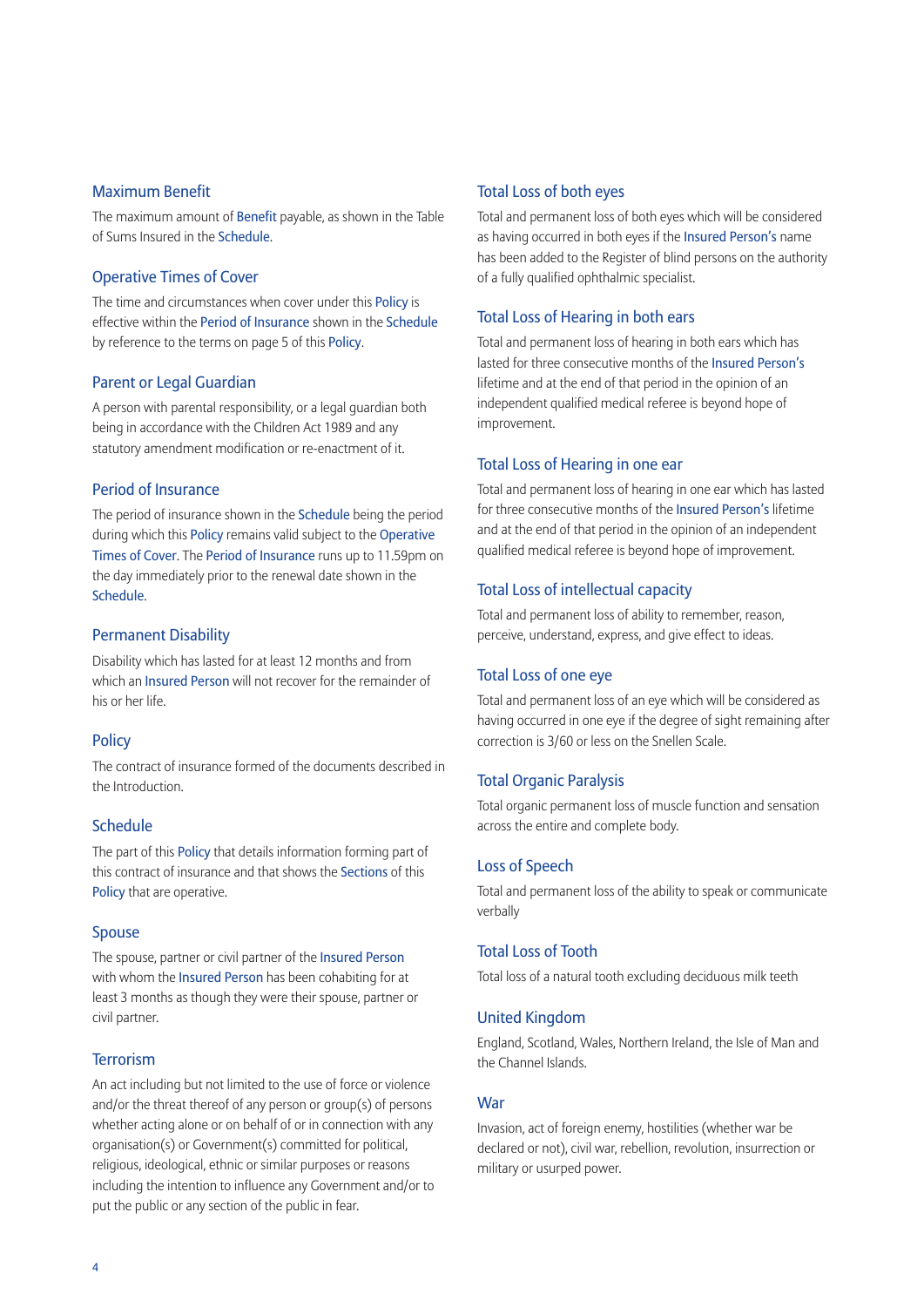## Operative Times Of Cover

- 24 Hours At any time.
- School Term Time

24 hours a day anywhere in the world and will cease when the Insured Person permanently leaves the Insured's school or nursery.

### School Term Time extensions

### Arrival at School

If the Insured Person is traveling directly to the Insured's School to commence forthwith their Education before the start of a School term, cover will commence upon the Insured Person's leaving home, even if such travelling commences before the start of the Period of Insurance, provided that the School term falls wholly within the Period of Insurance.

### School Transfer

If the Insured Person transfers to another school within the United Kingdom cover continues until the Insured Person starts their uninterrupted travel to the new school.

### Return Home

If an Insured Person is not returning to the Insured's School following the completion of their Education after the end of a term cover will cease immediately upon the Insured Person's uninterrupted return home direct from the Insured's School or to another destination.

### School Journeys

Cover will be effective for Journeys which take place after the end of the Insured Person's final term at School, provided that:

- a. The trips are organised by the Insured;
- b. The Insured Person booked their place of the trip before the end of their final term at the Insured's School.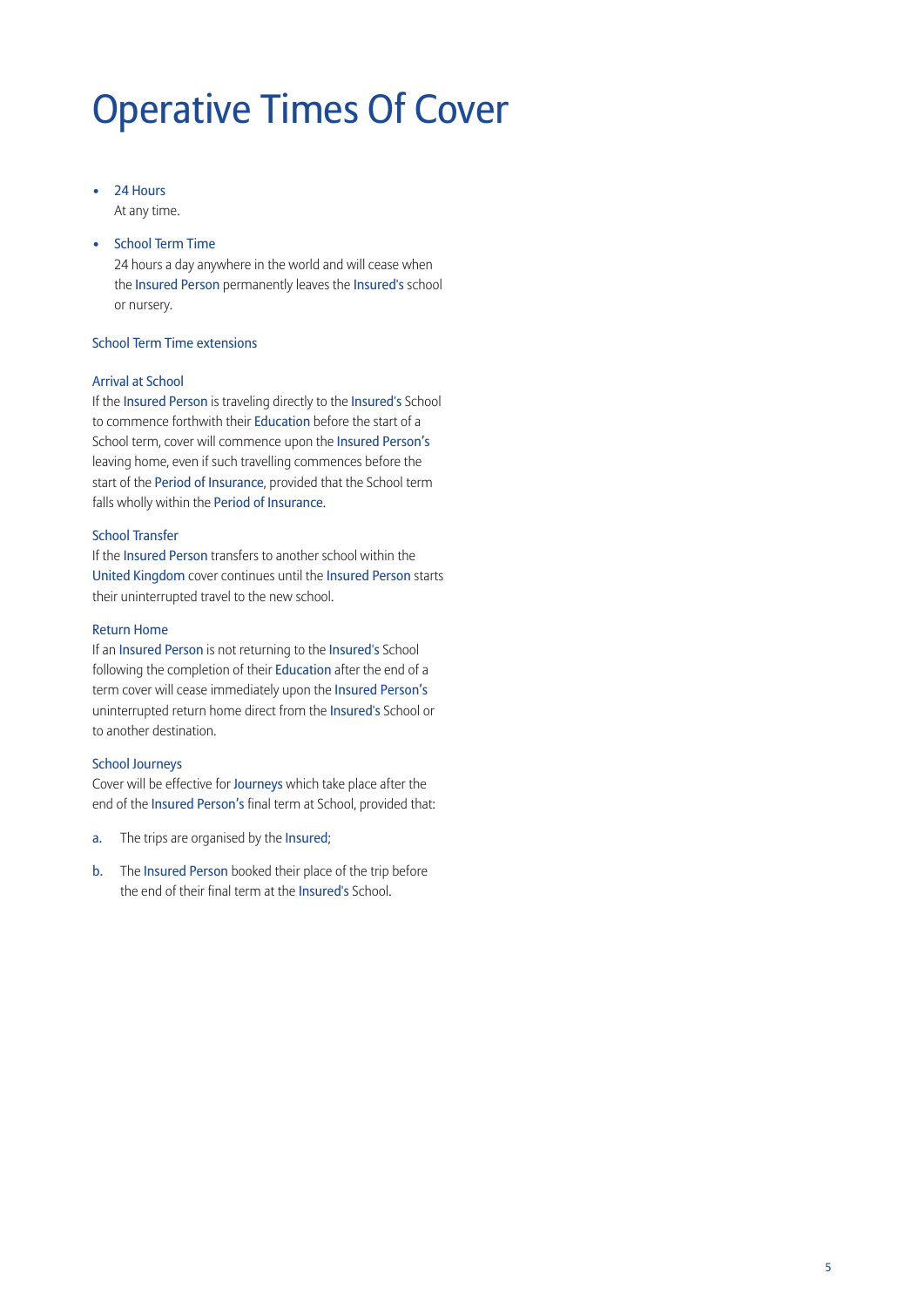### Section 1 – Personal Accident

### Cover

The Insurer will pay the Insured the sum or sums shown in the Schedule if any Insured Person suffers Accidental Bodily Injury during the Period of Insurance and Operative Times of Cover which, within 12 months thereof solely, directly and independently of any other cause results in payment of a Benefit specified in the Table of Sums Insured on the Schedule.

### **Extensions**

### **Disappearance**

If an Insured Person disappears and it is reasonable to believe that such Insured Person has died as a result of Accidental Bodily Injury occurring during the Operative Times of Cover, the Insurer shall pay the Death Benefit shown in the Schedule. If the Insured Person is aged 17 years or less the Insurer will pay the Benefit to the Parent or Legal Guardian of the Insured Person. If the Insured Person is aged 18 years or over the Insurer will pay the Benefit amount to the estate of the Insured Person. The Parent or Legal Guardian or the Insured Person's legal representatives shall provide a signed undertaking that if the death is subsequently found to be incorrect the Death Benefit paid shall be refunded to the Insurer.

### Exposure

Death and/or Accidental Bodily Injury to an Insured Person as a direct result of unavoidable Exposure to the Elements shall be deemed to have been caused by Accidental Bodily Injury.

### Independent Financial Advice

If within the Operative Times of Cover an Insured Person sustains Accidental Bodily Injury resulting in Death or payment of any Benefit over £100,000 the Insurer shall indemnify the Insured up to £2,500 for the benefit of the Insured Person for fees charged by an Independent Financial Adviser authorised and regulated by the Financial Conduct Authority or equivalent regulatory authority in the Insured Person's Country of Permanent Residence and who is not the Insured Person the Spouse of the Insured Person a member of the immediate family of the Insured Person or an Employee of the Insured to provide the Insured Person with one session of professional financial adviser.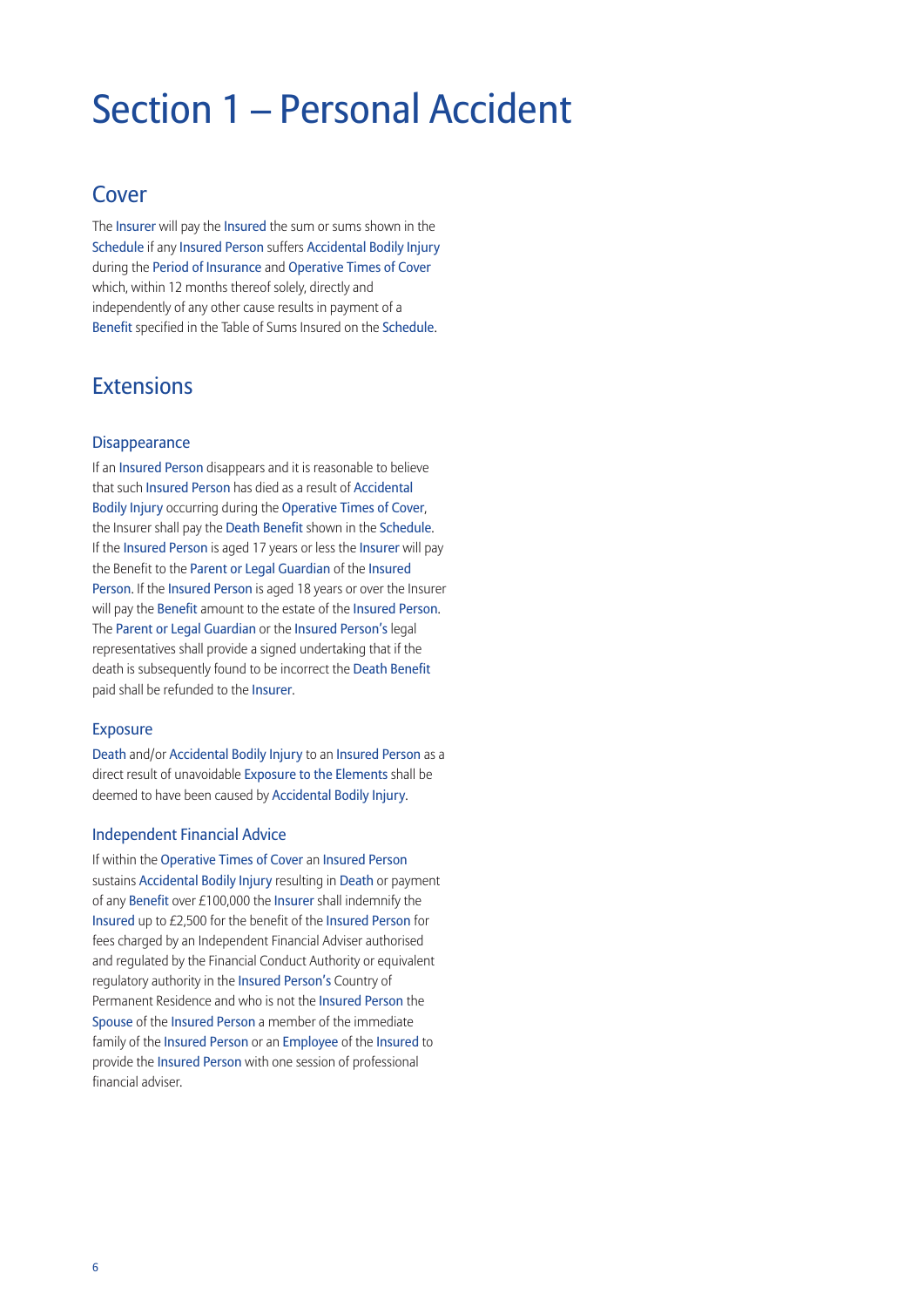## Policy Conditions

This Part of the Policy provides details of all Conditions that apply to all sections.

### 1. Fair Presentation of the Risk

- a. The Insured must make a fair presentation of the risk to the Insurer at inception, renewal and variation of the Policy.
- b. The Insurer may avoid the Policy and refuse to pay any claims where any failure to make a fair presentation is:
	- i. deliberate or reckless; or
	- ii. of such other nature that, if the Insured had made a fair presentation, the **Insurer** would not have issued the Policy.

The Insurer will return the premium paid by the Insured unless the failure to make a fair presentation is deliberate or reckless.

- c. If the Insurer would have issued the Policy on different terms had the Insured made a fair presentation, the Insurer will not avoid the Policy (except where the failure is deliberate or reckless) but the **Insurer** may instead:
	- i. reduce proportionately the amount paid or payable on any claim, the proportion for which the Insurer is liable being calculated by comparing the premium actually charged as a percentage of the premium which the Insurer would have charged had the Insured made a fair presentation; and/or
	- ii. treat the Policy as if it had included such additional terms (other than those requiring payment of premium) as the Insurer would have imposed had the Insured made a fair presentation.

For the purposes of this condition references to:

- a. avoiding a Policy means treating the Policy as if it had not existed from the inception date (where the failure to make a fair presentation of the risk occurs before or at the inception of the Policy), the renewal date (where the failure occurs at renewal of the Policy), or the variation date (where the failure occurs when the Policy is varied);
- b. refunds of premium should be treated as refunds of premium back to the inception date, renewal date or variation date as the context requires;
- c. issuing a Policy should be treated as references to issuing the **Policy** at inception, renewing or varying the Policy as the context requires;
- d. premium should be treated as the premium payable for the particular contract of insurance which is subject to this condition (where there is more than one contract of insurance).

### 2. Misrepresentation of facts relevant to an Insured Person

If any claim is made under the policy, the Insurer will not invoke the remedies which might otherwise have been available to it under Policy Condition 1. Fair Presentation of the Risk as against the Insured, if the failure to make a fair presentation of the risk concerns only facts or information which relate to a particular Insured Person. If the Insured Person concerned or the Insured on their behalf makes a careless misrepresentation of facts, the Insurer may invoke the remedies available to it under Policy Condition 1 as against that Insured Person only, as if a separate insurance contract had been issued to such person, leaving the remainder of the Policy unaffected.

### 3. Fraudulent Claims

If any fraud to which Policy Condition 6 relates is perpetrated by or on behalf of an Insured Person (and not on behalf of the Insured), Policy Condition 6 should be read as if it applies only to that Insured Person's claim and references to the Policy should be read as if they were references to the cover effected for that person alone and not to the Policy as a whole.

### 4. Payment of Premium

The Insured must pay to the Insurer all premiums due to the Insurer together with all taxes due on the premiums.

If the **Insurer** agrees to accept payment of premiums by instalments and payment of any instalment is not made on a due date for whatever reason the full outstanding balance shall become payable immediately.

### 5. Assignment

The Insured and the Insured Person must not assign any of the benefits under this Policy. The Insurer will not be bound to accept or be affected by any notice of trust, charge, lien or purported assignment or other dealing with or relating to this Policy.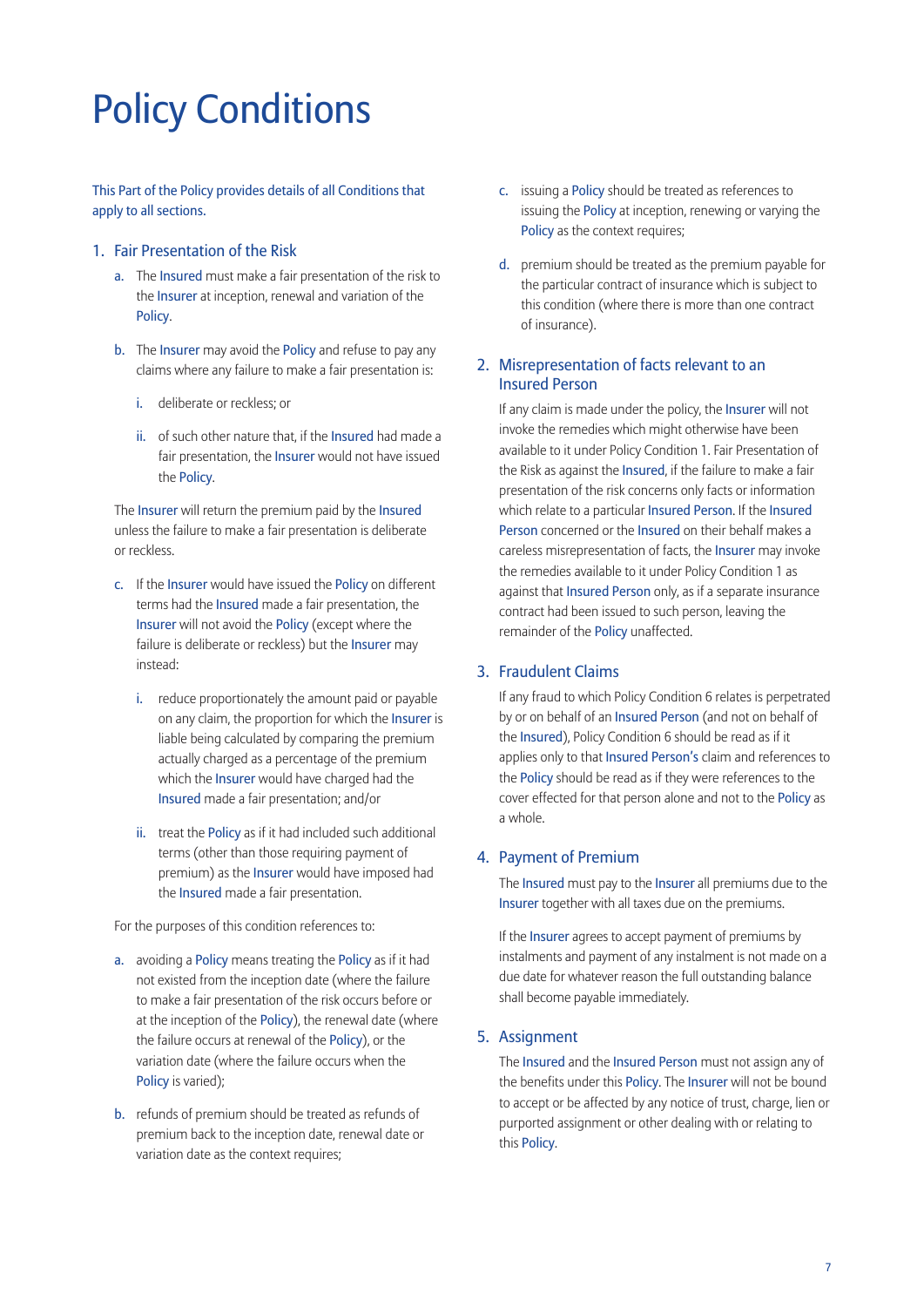### 6. Change in Risk

It is a condition precedent to the liability of the Insurer that the Insured must give immediate notice to the Insurer of any change to the occupation of any **Insured Person** from that which the Insured originally advised to the Insurer.

### 7. The Insurer's right to cancel this policy

Other than where Policy Condition 16 Fraud applies the Insurer may cancel this Policy by giving the Insured thirty (30) days' notice at their last known address. Provided the premium has been paid in full and no claim has been made during the Period of Insurance, the Insured shall be entitled to a proportionate rebate of premium in respect of the unexpired period of the insurance.

If the premium for this **Policy** is paid by instalments, in the event that the Insured fails to pay one or more instalments whether in full or in part the Insurer may cancel the Policy by giving fourteen (14) days' notice in writing to the Insured sent to their last known address.

The Insured Persons and the Insured may not cancel this Policy.

### 8. Cancellation – War Risks

The Insurer may cancel cover under this Policy in respect of War risks at any time and at its discretion by sending fourteen (14) days notice by recorded delivery post to the Insured at the Insured's last known address but such cancellation of cover will not apply for any School Journey outside of the United Kingdom or the Insured Person's country of residence (if different) which commenced prior to the effective date of the notice of cancellation. The Insured will notify all Insured Persons of such cancellation.

### 9. Adjustment of premium

If premium has been calculated on a deposit or declaration basis, the Insured must provide the Adjustment Information as shown in the Schedule to the Insurer within 30 days of the expiry of the Period of Insurance.

Any additional premium calculated to be due must be paid by the Insured upon demand and any return premium will be paid by the Insurer to the Insured.

If the Insured does not provide the Adjustment Information within 30 days of the expiry of the Period of Insurance then the Insurer will be entitled to adjust the premium at its discretion, but subject to any additional premium not exceeding 50% of the annual premium for the relevant Period of Insurance.

### 10.Benefit Limits

- a. The Insurer will not pay more than the Maximum Benefit for Benefits 1 to 6 or any other sum insured as shown in the Schedule for any one Insured Person.
- b. The Maximum Benefit payable in respect of Death of an Insured Person under 16 years of age or under 18 years of age and in full time education shall not exceed £20,000 or the Benefit stated in the Schedule whichever is the lower.
- c. The Insurer will not pay more than one of the Benefits 1 to 6 shown in the Table of Sums Insured in respect of any one Insured Person for injuries arising from the same Loss.

### 11.Disappearance

Death of any Insured Person shall not be presumed by reason of their disappearance.

If after a reasonable period of time has elapsed the Insurer having examined all the evidence available has no reason to suppose other than that the **Insured Person** has sustained an accident during the Operative Time of Cover resulting in their Death, the disappearance of such Insured Person shall be deemed to constitute Death by accident for the purposes of this Policy.

In the event of the Insured Person's re-appearance after payment of compensation under Benefit 1 in the Table of Sums Insured the beneficiary thereof will repay such compensation to the Insurer unless probate has been granted or legal evidence of the presumption of Death has been supplied to the Insurer.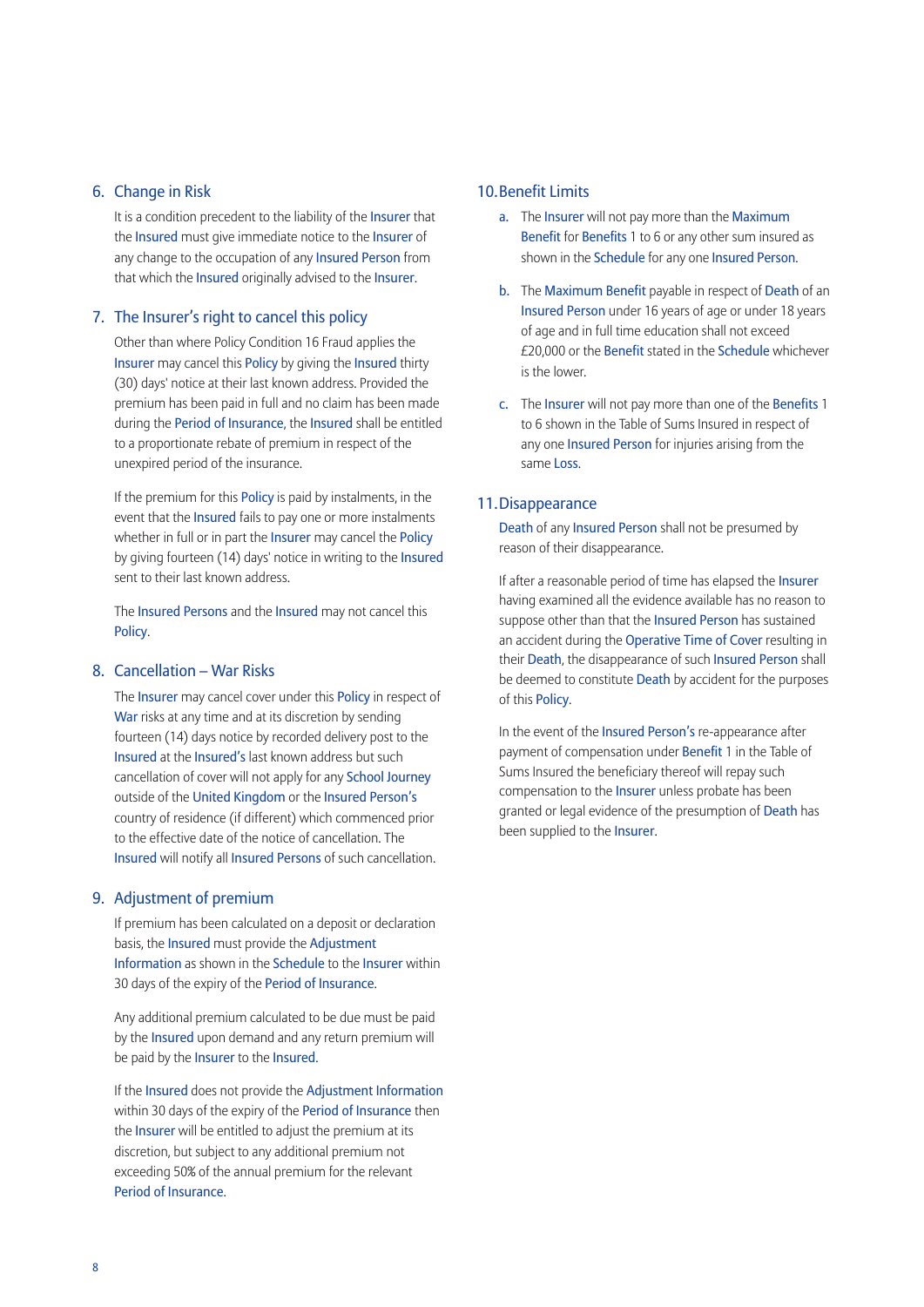### 12.Claims conditions

No claim will be paid unless the Insured and where applicable the Insured Person complies strictly with these conditions:

- a. the Insured or Insured Person must give notice to the Insurer as soon as possible and in any event within 30 days after the happening of any loss damage or occurrence which may result in a claim under this Policy
- b. the Insured or Insured Person must provide the Insurer with all information and evidence which the **Insurer** may reasonably require at no cost to the Insurer
- c. the Insured or Insured Person must at the Insurer's request provide a medical examination report in respect of any Accidental Bodily Injury where the Insured requires the Insurer to consider a claim under this Policy for which the Insurer will pay the cost of the medical examination fee
- d. the Insured must ensure that as soon as possible after the occurrence of any Accidental Bodily Injury the Insured Person obtains and follows the advice of a registered medical practitioner

The Insurer will not be liable for any bodily injury or medical condition which is worsened or prolonged or any other consequences which arise as a result of the Insured Person's failure to obtain and follow such advice and to use such treatment remedies or appliances as may be prescribed

e. in the event of the Death of an Insured Person the Insurer will be entitled to have a post-mortem examination carried out at its expense

### 13.Third Parties

Save as set out herein, a person or company who is not a party to this **Policy** has no right under the Contracts (Rights of Third Parties) Act 1999 or any subsequent legislation to enforce any terms of this Policy but this does not affect any right or remedy of a third party which exists or is available apart from such act.

### 14.Law Applicable to Contract

Unless the Insurer agrees otherwise:

- a. the language of the Policy and all communications relating to it will be English; and
- b. all aspects of the Policy including negotiation and performance are subject to English law and the decisions of English courts.

### 15. Policy Age Limit

Unless otherwise agreed by the Insurer and specifically noted in this Policy no person aged 80 or over at commencement of the Period of Insurance will be covered by this Policy.

### 16. Fraud Condition

If the Insured or anyone acting on the Insured's behalf:

- a. makes any false or fraudulent claim;
- b. makes any exaggerated claim;
- c. supports a claim by false or fraudulent documents, devices or statements (whether or not the claim is itself genuine);
- d. makes a claim for loss or damage which the Insured or anyone acting on the Insured's behalf deliberately caused,

### the Insurer will:

- i. refuse to pay the whole of the claim; and
- ii. recover from the Insured any sums that it has already paid in respect of the claim.

The Insurer may also notify the Insured that it will be treating the Policy as having terminated with effect from the date of the earliest of any of the acts set out in sub-clauses a. – d. above. In that event, the Insured will:

- a. have no cover under the Policy from the date of the termination; and
- b. not be entitled to any refund of premium.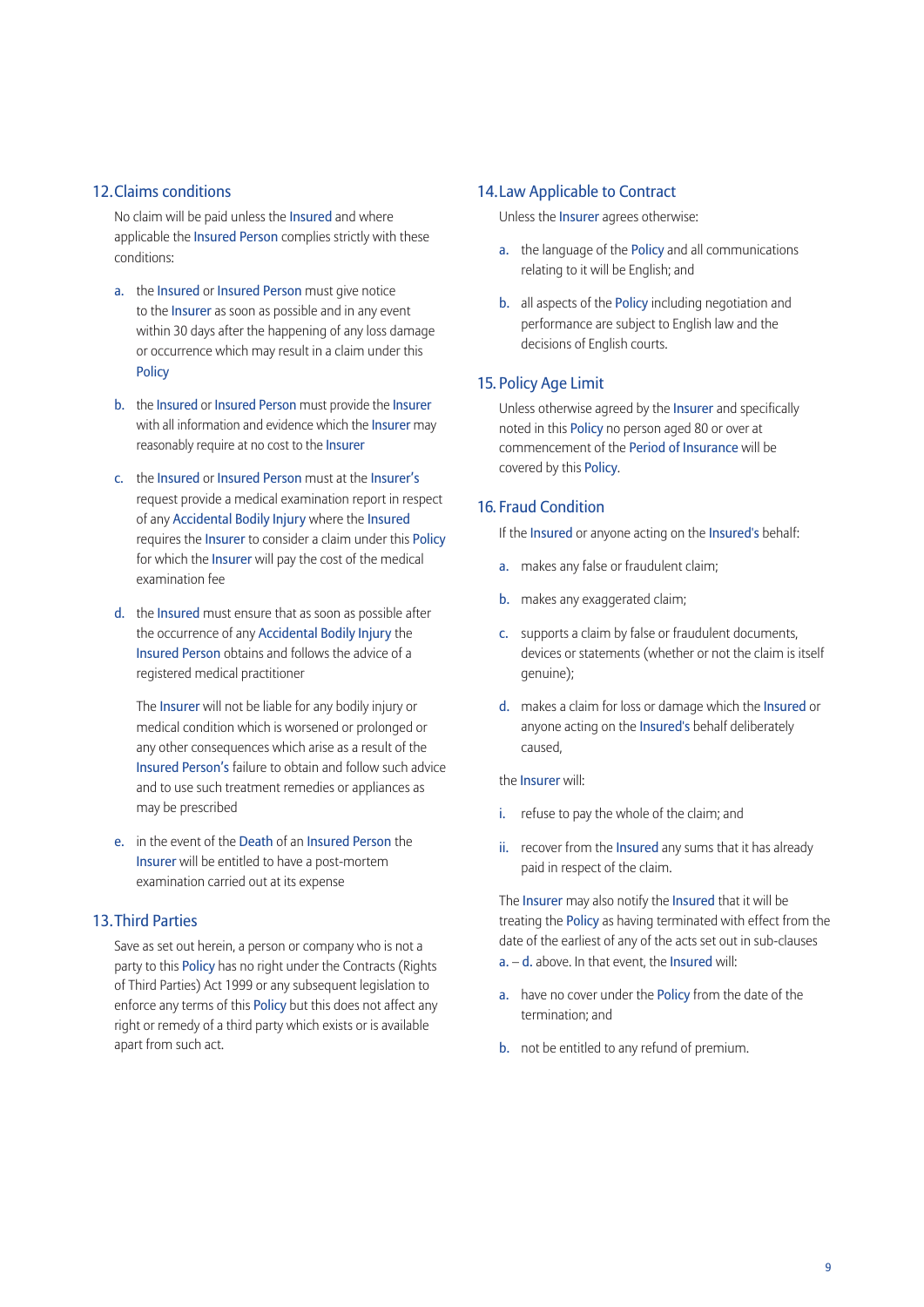### 17. Loss Reduction Conditions

 If the Insured does not comply with any part of any condition which makes payment of a claim conditional upon compliance with it (a condition precedent), the Insurer will not pay for any claim, except that where the condition concerned:

- a. operates only in connection with particular premises or locations, the Insurer will pay for claims arising out of an event occurring at other premises or locations which are not specified in the condition;
- b. operates only at particular times, the Insurer will pay for any claim where the **Insured** shows on the balance of probabilities that its non compliance with the condition did not cause or contribute to the injury, loss, damage or liability which occurred;
- c. would, if complied with, tend to reduce particular types of injury, loss, damage or, as the context may require liability, the Insurer will pay for any claim where the Insured shows on the balance of probabilities that its non-compliance with the condition did not cause or contribute to the injury, loss, damage or liability which occurred.

### 18.Reasonable Precautions

 The lnsured shall take all reasonable precautions to prevent accidents and any injury, loss, destruction or damage and shall take all reasonable steps to observe and comply with statutory or local authority laws, obligations and requirements.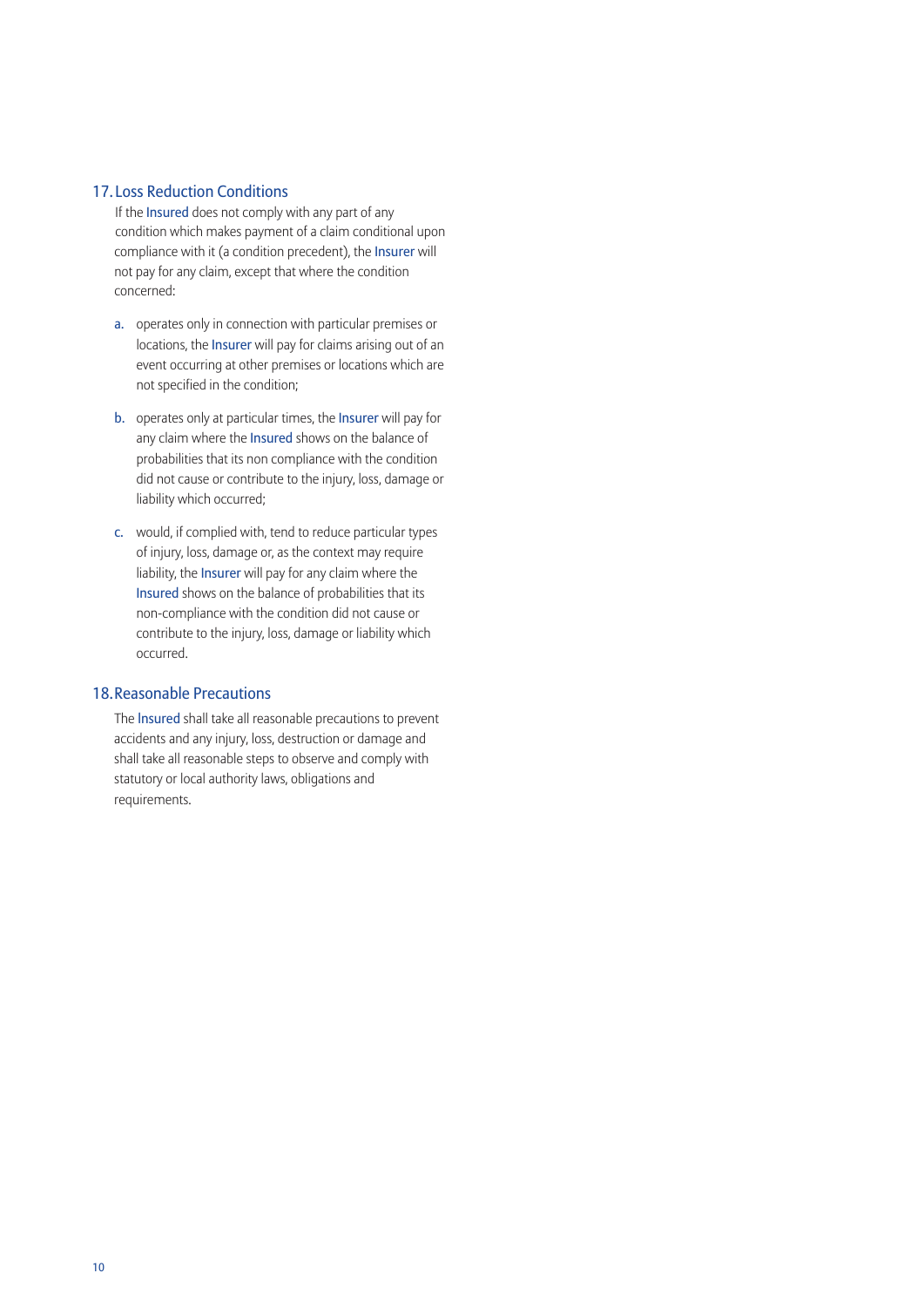# Policy Exclusions

This Part of the Policy provides details of all Exclusions. Exclusions applicable to all Sections of the Policy are listed first, followed by Exclusions applicable to each individual Section of the Policy.

### This Policy does not cover:

Liability to pay any claim or provide any cover under this Policy to the extent that the provision of such cover, payment of such claim or provision of such benefit hereunder would expose the Insurer or members of the Allianz Group to:

- A. any sanction, prohibition or restriction under United Nations resolutions; or
- B. the trade or economic sanctions, laws or regulations of the European Union, United Kingdom or United States or America; or
- C. any other applicable economic or trade sanctions law or regulations.

Sanctions programs are subject to change and prohibitions or restrictions could take effect post-inception of this Policy. Sanctions seek to prevent particular governments, non-state entities or individuals from purchasing arms, accessing financial support or services, or trading in specified goods or services, and are backed by criminal and civil penalties. Sanctions can include asset freezes, arms and trade embargoes, travel bans and other.

or

Any claim for any Section of this Policy arising out of or consequent upon or contributed to

- 1. directly or indirectly by:
	- a. any Insured Person committing a criminal act or taking part or whilst engaged in civil commotions or riots of any kind.
	- b. the Insured Person
		- i. taking illegal drugs or taking non-prescribed drugs for recreational purposes or taking drugs prescribed for the Insured Person's own drug addiction or alcoholism
		- ii. being affected by alcohol where the alcohol level is greater than 80 milligrams per 100 millilitres of blood
		- iii. serving in the Armed Forces of any Nation or International Authority
		- iv. committing suicide, attempted suicide or intentional self-injury
- v. taking part in or attempting to take part in off-piste winter sports
- c. War (whether declared or not):
	- i. between any of the Major Powers (specifically China, France, the United Kingdom, any of the former member states of the Soviet Union and the United States of America)

and/or

- ii. within Europe in which any of such Major Powers or their armed forces are involved or any enforcement action within Europe by or on behalf of the United Nations.
- d. ionising radiations radioactive contamination or radiation of any kind including the radioactive, toxic or other hazardous properties of any explosive nuclear assembly or nuclear component thereof.
- e. venereal disease or Acquired Immune Deficiency Syndrome (AIDS), Human Immunodefficiency Virus (HIV) and or any mutual derivative or variations however caused
- f. participation in professional sport

upon the Insured or Insured Person, as applicable.

- 2. Any travel to Afghanistan, Iraq, Ivory Coast, Somalia, Chechnya.
- 3. Any claim in excess of £25 million in the aggregate under this and any other group personal accident and/or business travel and/or sickness policies issued or to be issued by the Insurer to the Insured for all Losses not involving air travel.
- 4. Any claim under Section 1 (Personal Accident) of this Policy in respect of:
	- a. any Benefit during the Excess Period
	- b. sickness or disease (with the exception of Associated Illness or Benefit 4 under the Continental Scale)
	- c. engaging in air travel as aircraft crew of any kind or carrying out any trade or technical operation whilst an aircraft is in flight other than as a Minor member of the Air Cadet Organisation.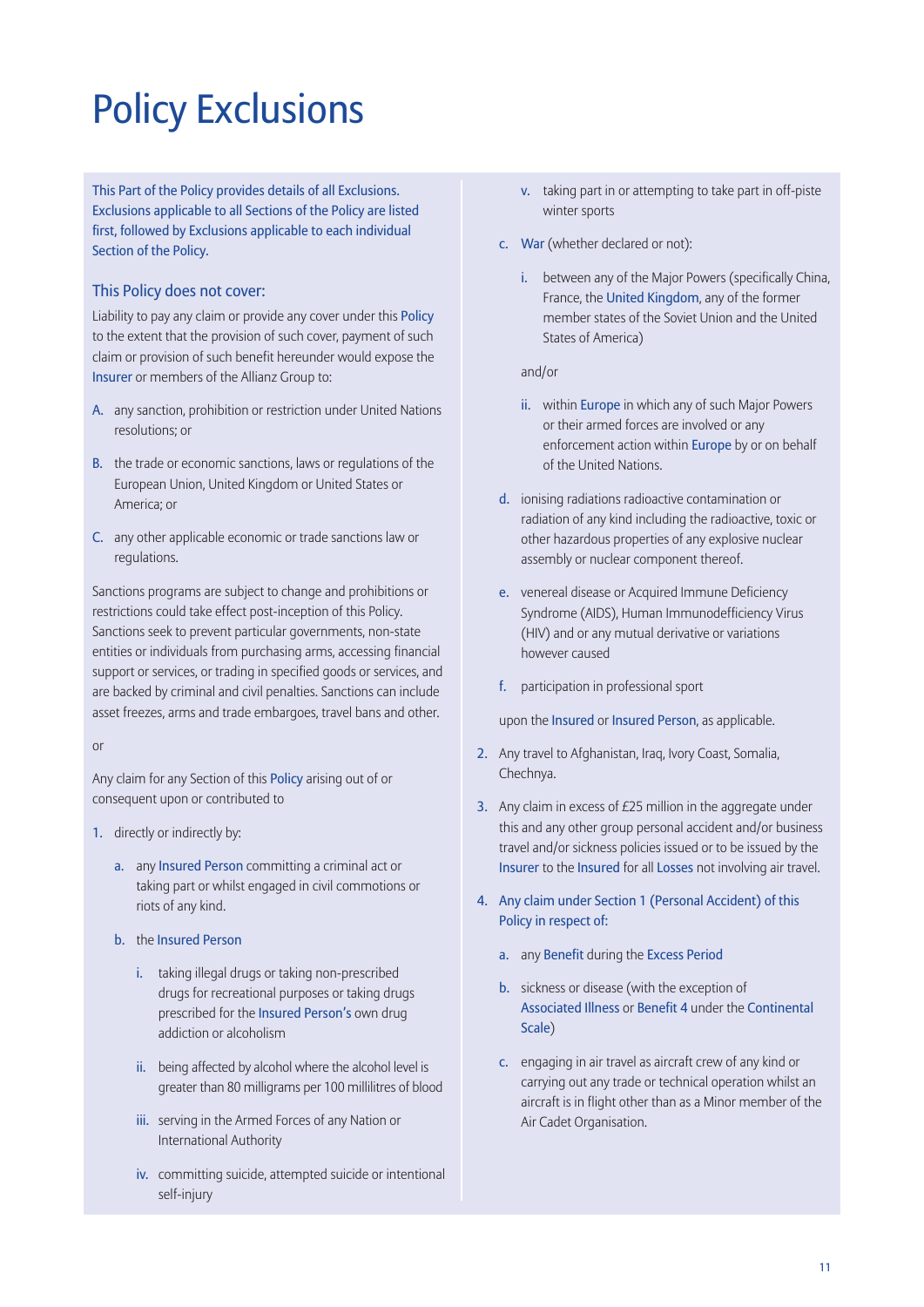### **Complaints**

Our aim is to get it right, first time every time. If you have a complaint we will try to resolve it straight away but if we are unable to we will confirm we have received your complaint within five working days and do our best to resolve the problem within four weeks. If we cannot we will let you know when an answer may be expected.

If we have not resolved the situation within eight weeks we will issue you with information about the Financial Ombudsman Service (FOS) which offers a free, independent complaint resolution service.

If you have a complaint, please contact our Customer Satisfaction Manager at:

Customer Satisfaction Manager Allianz Insurance plc 57 Ladymead Guildford Surrey GU1 1DB

Telephone number: 01483 552438 Fax Number: 01483 790538 Email: acccsm@allianz.co.uk

### You have the right to refer your complaint to the Financial Ombudsman, free of charge – but you must do so within six months of the date of the final response letter.

If you do not refer your complaint in time, the Ombudsman will not have our permission to consider your complaint and so will only be able to do so in very limited circumstances. For example, if the Ombudsman believes that the delay was as a result of exceptional circumstances.

The Financial Ombudsman Service Exchange Tower London E14 9SR

Website: www.financial-ombudsman.org.uk Telephone: 0800 023 4567 or 0300 123 9123 Email: complaint.info@financial-ombudsman.org.uk

Using our complaints procedure or contacting the FOS does not affect your legal rights.

The European Commission has an online dispute resolution service for consumers who have a complaint about a product or service bought online. If you choose to submit your complaint this way it will be forwarded to the Financial Ombudsman Service.

Visit https://ec.europa.eu/odr to access the Online Dispute Resolution Service. Please quote our e-mail address: acccsm@allianz.co.uk

Alternatively, you can contact the Financial Ombudsman Service directly.

## Financial Services Compensation Scheme

Allianz Insurance plc contributes to the Financial Services Compensation Scheme (FSCS).

The Insured may be entitled to compensation from the FSCS if the Insurer is unable to meet its liabilities. Further information about compensation scheme arrangements is available at www.fscs.org.uk, by emailing enquiries@fscs.org.uk or by phoning the FSCS on 0800 678 1100 or 0207 741 4100.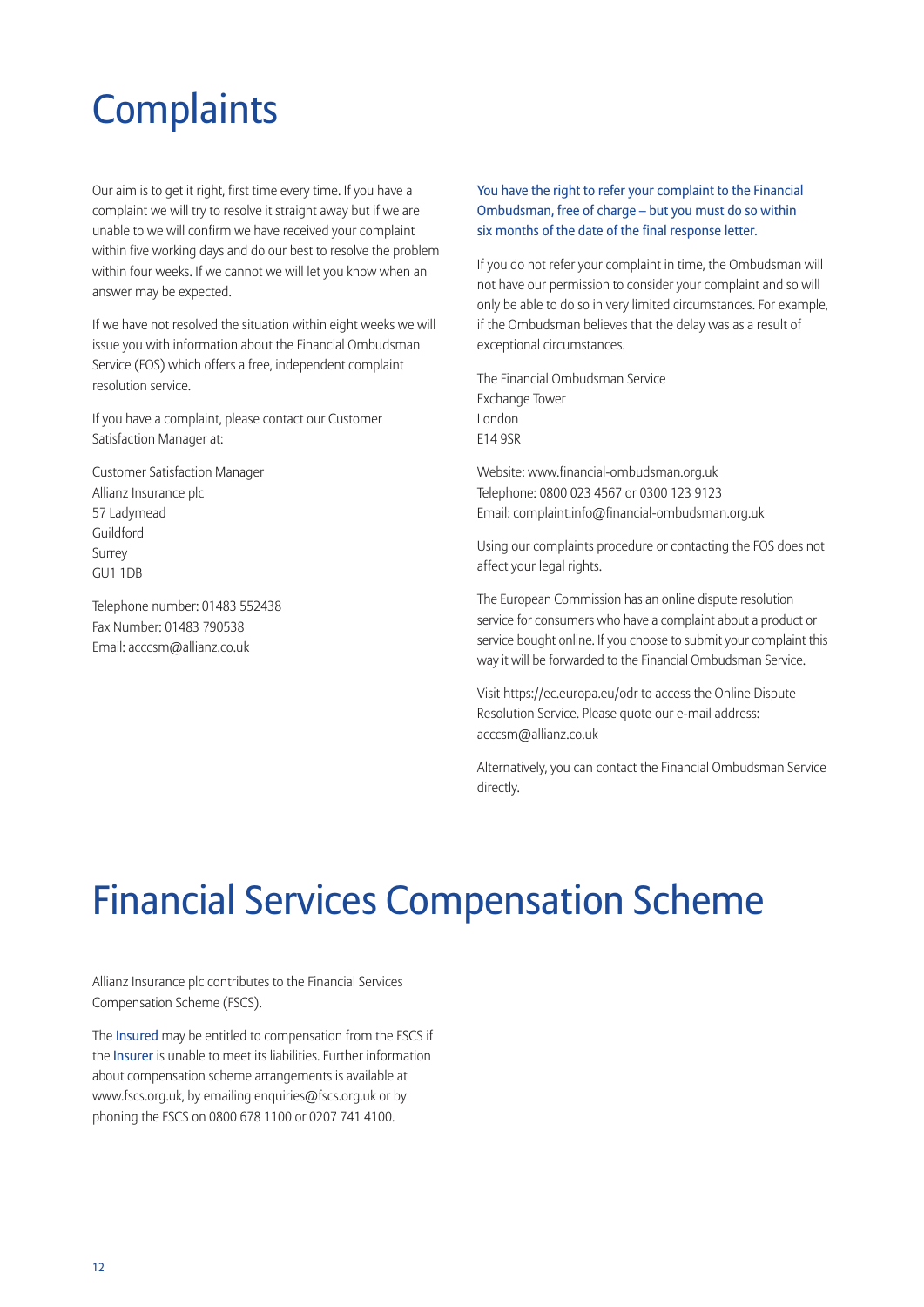### Data Protection

Allianz Insurance plc together with other companies within the Allianz SE group of companies ("Allianz Group") may use the personal and business details you have provided or which are supplied by third parties including any details of directors, officers, partners and employees (whose consent you must obtain) to:

- provide you with a quotation, deal with the associated administration of your Policy and to handle claims;
- search credit reference, credit scoring and fraud agencies who may keep a record of the search;
- share with other insurance organisations to help offset risks, administer your Policy, for statistical analysis, and to handle claims and prevent fraud;
- support the development of our business by including your details in customer surveys, for market research and business reviews which may be carried out by third parties acting on our behalf.

Allianz Group may need to collect and process data relating to individuals who may benefit from the Policy ("Insured Persons"), which under the Data Protection Act is defined as sensitive (such as medical history of Insured Persons) for the purpose of evaluating the risk and/or administering claims which may occur. You must ensure that you have explicit verbal or written consent from the Insured Persons to such information being processed by Allianz Group and that this fact is made known to the Insured Persons.

Telephone calls may be recorded for our mutual protection, training and monitoring purposes.

Under the Data Protection Act 1998 individuals are entitled to request a copy of all the personal information Allianz Insurance plc holds about them. Please contact the Customer Satisfaction Manager, Allianz Insurance plc, 57 Ladymead, Guildford, Surrey, GU1 1DB.

Personal details may be transferred to countries outside the EEA. They will at all times be held securely and handled with the utmost care in accordance with all principles of English law.

By applying for and/or entering into this insurance Policy you will be deemed to specifically consent to the use of your data and your insurance Policy data in this way and for these purposes and that your directors, officers, partners, and employees have consented to our using their details in this way.